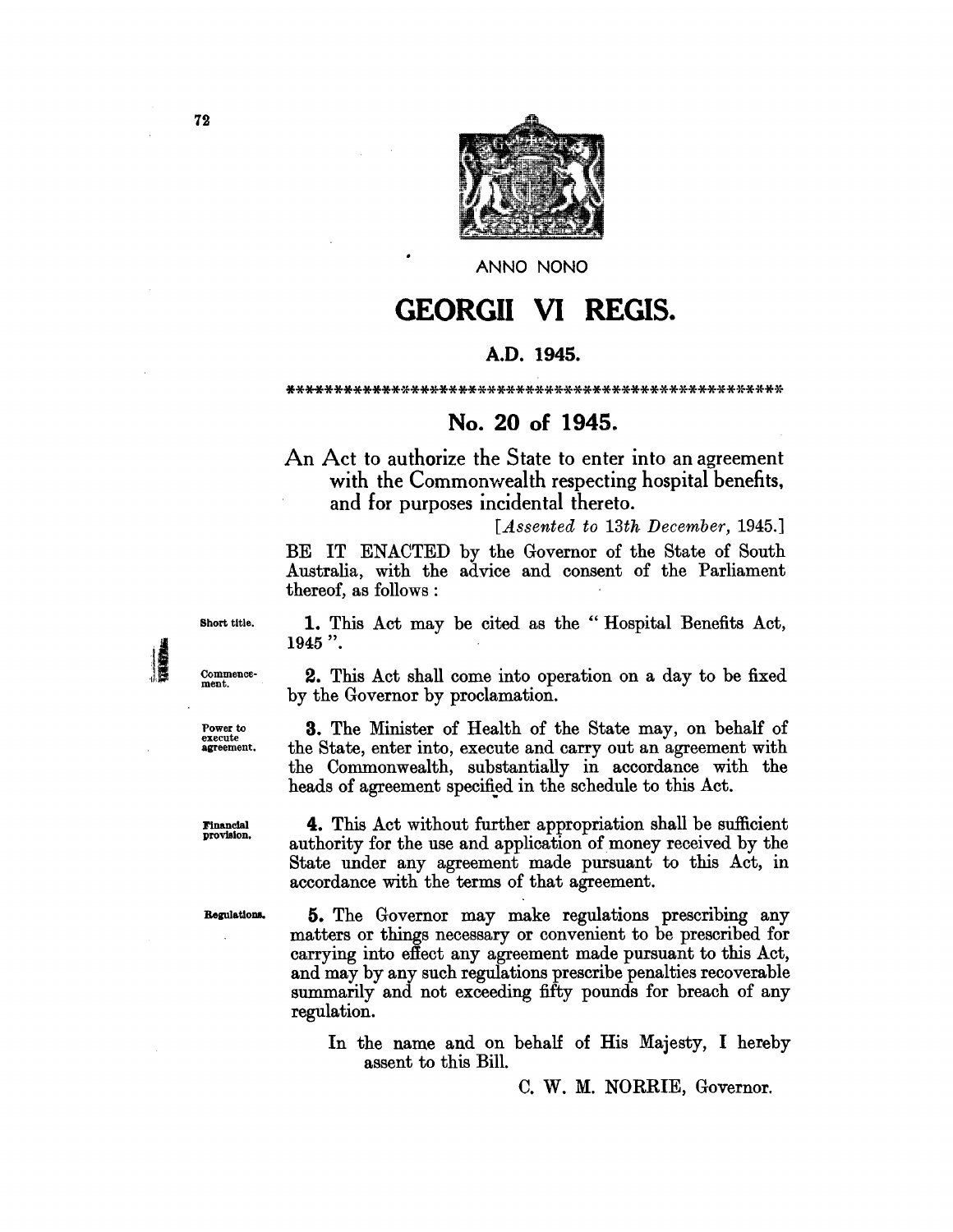### THE SCHEDULE.

#### HOSPITAL BENEFITS-HEADS OF AGREEMENT.

1. The agreement shall not have any force or effect unless and until authorized or approved by the Parliament of the State concerned.

2. The agrecment shall be in foroo for a. minimum period of five years and thereafter shall be subject to termination after *[here specify a period of notice by either party of not less than one year].* 

3. The Commonwealth shall, subject to compliance by the State with the provisions of the agreement, pay to the State, by way of financial assistance, in respect of beds occupied by qualified persons in public and non-pUblic wards in public hospitals, amounts determined in accordance with the agreement.

4. The amount to be paid by thc Commonwealth for any financial year in respect of beds in public wards in public hospitals shall he determined by multiplying the Commonwealth Hospital Benefit Rate for Public Wards by the number of daily occupied beds in public wards in that financial year.

5. The amount to be paid by the Commonwealth for any financial year in respect of beds in non-public wards in public hospitals shall be determined by multiplying the Commonwealth Hospital Benefit Rate for Non-public Wards by the number of daily occupied beds in non-public wards in that financial year.

6. (1) The State shall, out of the amount paid to the State for each financial year under paragraph 4 of this schedule, set aside the amount (if any) ascertained by subtracting from the amount so paid the aggregate of-

- (a) the amount ascertained by multiplying the Commonwealth Hospital Benefit Expenditure Rate for Puhlic Wards by the number of daily occupied beds in public wards in that financial year; and
- (b) the amount by which donations (including voluntary contributions) received by public hospitals during that financial year and used for the maintenance of public hospitals is less than *[here insert an am01mt determined by the Commonwealth and the State ba8ed on the average amount received by public hospital8 during the financial year8* 1942-43 *and* 1943-44 *by way of donation8 (including voluntary contributions) and used jor the maintenance of public hospitals].*

(2) The State shall not use the amount so set aside, or interest thereon, otherwise than for capital expenditure on public hospitals as approved by the Commonwealth.

7. If the amount paid to the State for any financial year under paragraph 4 of this schedule is less than the aggregate of the amounts referred to in clauses  $(a)$  and  $(b)$  of subparagraph (1) of the last preceding paragraph, the Commonwealth shall pay to the State the amount of the difference.

8. (1) Subject to the next succeeding paragraph the State shall ensure that no means test is imposed on, and that no fees are charged to or in respect of, qualified persons occupying beds in public wards in public hospitals.

(2) The State may permit a public hospital to charge fees in respect of beds in a public ward which are temporarily used as non-pUblic ward beds.

9. (1) The State shall ensure that the charges per day payable by qualified persons in respect of beds in non-public wards in public hospitals shall be reduced by the amount of the Commonwealth Hospital Benefit Rate for Non-public Wards.

(2) The State shall ensure that no increase in those charges is made without the concurrence of the Commonwealth and that any such increase made after the first day of September, 1945, and prior to the date of the agreement shall cease to be applied, as from the date of the agreement, unless the Commonwealth concurs in the increase.

(3) The Commonwealth shall not refuse its concurrence under the last preceding subparagraph in respect of any increase of charges necessitated by increased costs.

(4) The State shall ensure that, except with the concurrence of the Commonwealth, no charge is made to qualified persons for services or comforts in public or non-public wards in public hospitals for which it was not customary to make a charge as at the first day of September, 1945.

lO. The Commonwealth and the State, in conjunction with any other State which enters into an agreement with the Commonwealth in terms similar to the terms of the agreement, shall establish a council, to be known as the National Hospital Council to advise the Commonwealth and the States with respect to any matter relating to hospitals which is referred to the Council by the Commonwealth or a State.